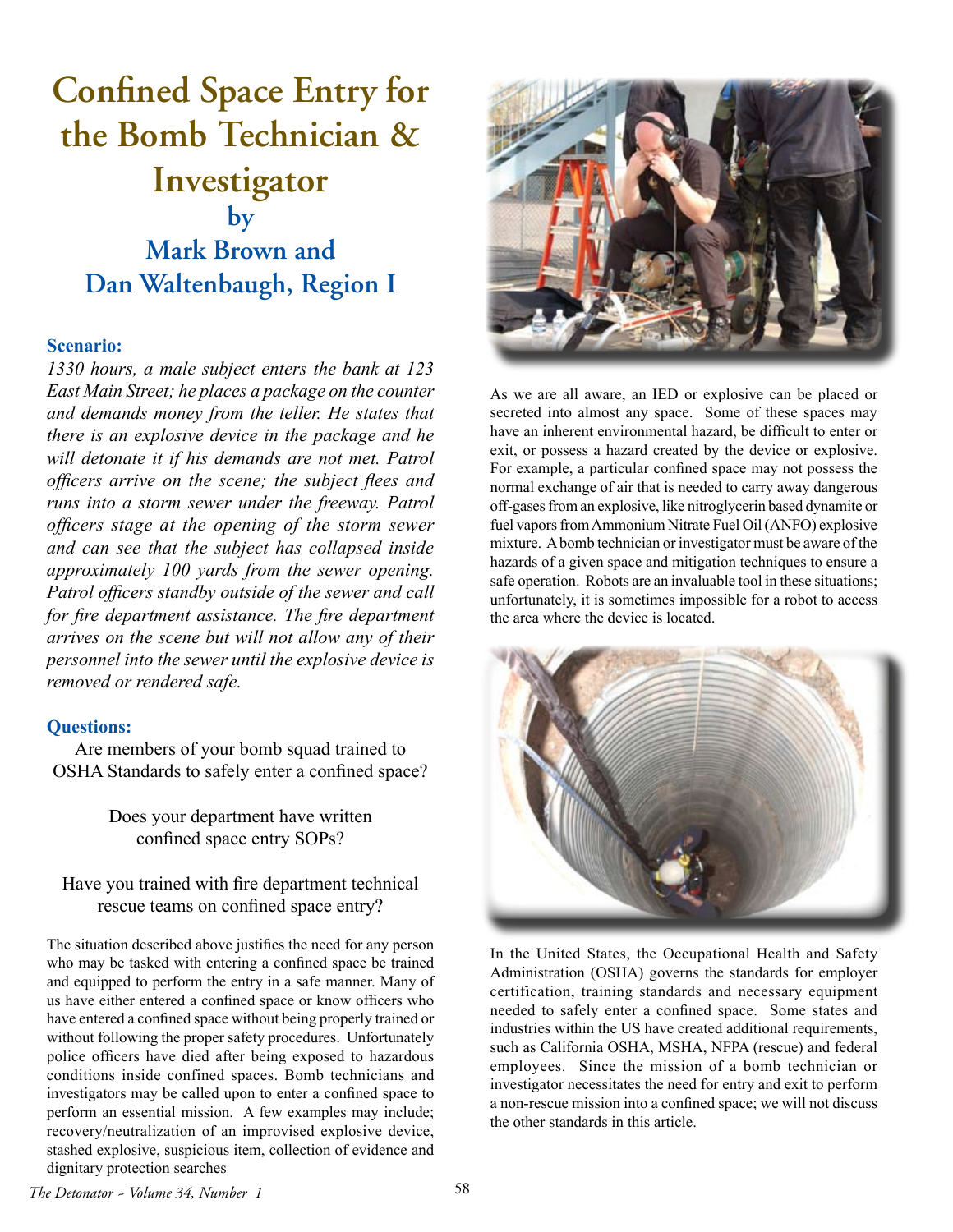29 Code of Federal Regulations (CFR) 1910.146 covers the requirements for personnel who may enter a confined space or permit-required confined space. A confined space is defined as, a space that:

- (1) is large enough and so configured that an employee can bodily enter and perform assigned work;
- (2) has limited or restricted means for entry or exit;
- (3) is not designed for continuous employee occupancy.

A permit-required confined space means a confined space that has one or more of the following characteristics:

- (1) contains or has the potential to contain a hazardous atmosphere,
- (2) contains a material that has the potential for engulfing an entrant;
- (3) has an internal configuration such that an entrant could be trapped or asphyxiated by inwardly converging walls or by a floor which slopes downward and tapers to a smaller cross-section;
- (4) contains any other recognized serious safety or health hazard.



Don't let the word "permit" deter you, the permit is simply a document, completed by the on-scene personnel, containing information such as the date, time, entrant's information, lists of hazards, steps used to eliminate the hazards, air monitoring results, etc. This permit allows rescue personnel documentation of the conditions in the confined space entered and allows them to more appropriately plan for the safe rescue operation. It also allows all entrants to see what conditions exist inside the space. Sample permits can be found in 29 CFR 1910.146 Appendix D which is available online.



Public safety agencies fall under the OSHA General Industry regulations, there is NO EMERGENCY RESPONSE EXCEPTION. 29 CFR 1910.146 was written to prevent accidents like the one described earlier. These regulations require that the employing agency has a written program (SOP), provides standardized training (defined in 29 CFR 1910.146), and availability of proper protective and safety equipment to complete the operation. Failure of an agency to comply with these standards can result in unnecessary injury or death and hefty administrative penalties/fines.

For US Bomb Technicians and Bomb/Explosives Investigators, compliance with OSHA standards is fairly simple. Bomb Technicians and Bomb/Explosives Investigators already are trained to the Hazardous Materials Operations or Technician level; therefore they have received training in the dangers of chemical hazards, air monitoring equipment and the use of protective equipment for entry into a confined space. The only area missing from within your agency is a written program (SOP), OSHA Confined Space training and specialized equipment (obtained through your local fire department or public works confined safe entry or rescue teams).